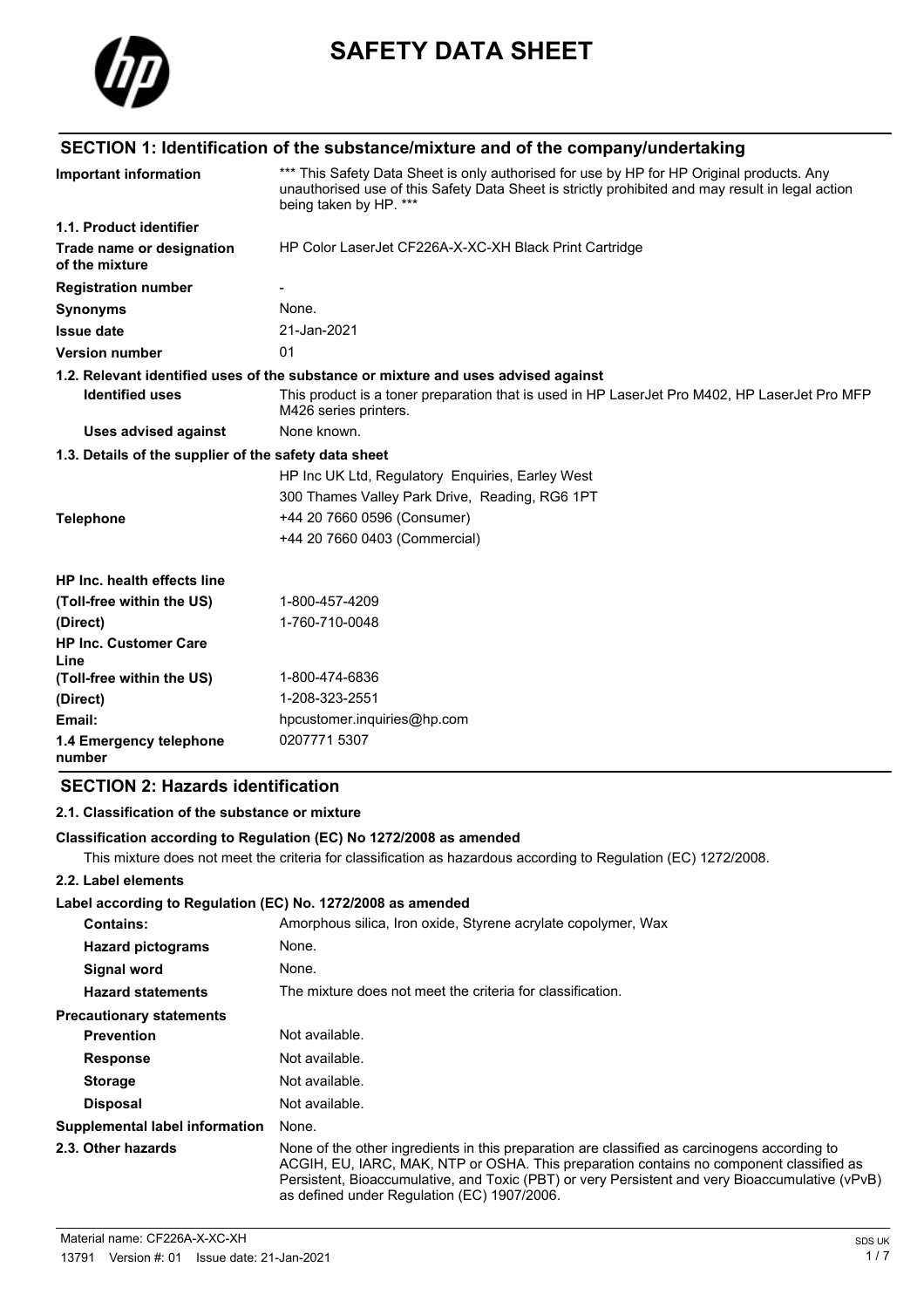# **SECTION 3: Composition/information on ingredients**

#### **3.2. Mixtures**

| <b>General information</b>                                                            |                             |                                                             |                                                                                                                                                                                                   |           |              |
|---------------------------------------------------------------------------------------|-----------------------------|-------------------------------------------------------------|---------------------------------------------------------------------------------------------------------------------------------------------------------------------------------------------------|-----------|--------------|
| <b>Chemical name</b>                                                                  | $\%$                        |                                                             | CAS-No. / EC No. REACH Registration No.                                                                                                                                                           | Index No. | <b>Notes</b> |
| Styrene acrylate copolymer                                                            | $50$                        | <b>Trade Secret</b>                                         |                                                                                                                                                                                                   |           |              |
| <b>Classification:</b>                                                                |                             |                                                             |                                                                                                                                                                                                   |           |              |
| Iron oxide                                                                            | <45                         | 1317-61-9<br>215-277-5                                      | 01-2119457646-28-XXXX                                                                                                                                                                             |           |              |
| <b>Classification:</b>                                                                |                             |                                                             |                                                                                                                                                                                                   |           |              |
| Wax                                                                                   | < 15                        | Proprietary                                                 |                                                                                                                                                                                                   |           |              |
| <b>Classification:</b>                                                                |                             |                                                             |                                                                                                                                                                                                   |           |              |
| Amorphous silica                                                                      | $2$                         | 7631-86-9<br>231-545-4                                      | 01-2119379499-16-xxxx                                                                                                                                                                             |           |              |
| <b>Classification:</b>                                                                |                             |                                                             |                                                                                                                                                                                                   |           |              |
| <b>SECTION 4: First aid measures</b>                                                  |                             |                                                             |                                                                                                                                                                                                   |           |              |
| <b>General information</b>                                                            | Not available.              |                                                             |                                                                                                                                                                                                   |           |              |
| 4.1. Description of first aid measures                                                |                             |                                                             |                                                                                                                                                                                                   |           |              |
| <b>Inhalation</b>                                                                     |                             |                                                             | Move person to fresh air immediately. If irritation persists, consult a physician.                                                                                                                |           |              |
| <b>Skin contact</b>                                                                   | develops or persists.       |                                                             | Wash affected areas thoroughly with mild soap and water. Get medical attention if irritation                                                                                                      |           |              |
| Eye contact                                                                           |                             |                                                             | Do not rub eyes. Immediately flush with large amounts of clean, warm water (low pressure) for at<br>least 15 minutes or until particles are removed. If irritation persists, consult a physician. |           |              |
| Ingestion                                                                             | physician.                  |                                                             | Rinse mouth out with water. Drink one to two glasses of water. If symptoms occur, consult a                                                                                                       |           |              |
| 4.2. Most important symptoms<br>and effects, both acute and<br>delayed                | Not available.              |                                                             |                                                                                                                                                                                                   |           |              |
| 4.3. Indication of any<br>immediate medical attention<br>and special treatment needed | Not available.              |                                                             |                                                                                                                                                                                                   |           |              |
| <b>SECTION 5: Firefighting measures</b>                                               |                             |                                                             |                                                                                                                                                                                                   |           |              |
| <b>General fire hazards</b>                                                           | Not available.              |                                                             |                                                                                                                                                                                                   |           |              |
| 5.1. Extinguishing media<br>Suitable extinguishing<br>media                           | CO2, water, or dry chemical |                                                             |                                                                                                                                                                                                   |           |              |
| Unsuitable extinguishing<br>media                                                     | None known.                 |                                                             |                                                                                                                                                                                                   |           |              |
| 5.2. Special hazards arising<br>from the substance or mixture                         | dispersed in air.           |                                                             | Like most organic material in powder form, toner can form explosive dust-air mixtures when finely                                                                                                 |           |              |
| 5.3. Advice for firefighters                                                          |                             |                                                             |                                                                                                                                                                                                   |           |              |
| <b>Special protective</b><br>equipment for firefighters                               | Not available.              |                                                             |                                                                                                                                                                                                   |           |              |
| <b>Special fire fighting</b><br>procedures                                            |                             | If fire occurs in the printer, treat as an electrical fire. |                                                                                                                                                                                                   |           |              |

# **Specific methods** None established. **SECTION 6: Accidental release measures**

| 6.1. Personal precautions, protective equipment and emergency procedures |                                                                                                                                                                                                                                                                                                                                      |  |
|--------------------------------------------------------------------------|--------------------------------------------------------------------------------------------------------------------------------------------------------------------------------------------------------------------------------------------------------------------------------------------------------------------------------------|--|
| For non-emergency<br>personnel                                           | Minimize dust generation and accumulation.                                                                                                                                                                                                                                                                                           |  |
| For emergency responders                                                 | Not available.                                                                                                                                                                                                                                                                                                                       |  |
| 6.2. Environmental precautions                                           | Do not flush into surface water or sanitary sewer system. See also section 13 Disposal<br>considerations.                                                                                                                                                                                                                            |  |
| 6.3. Methods and material for<br>containment and cleaning up             | Slowly vacuum or sweep the material into a bag or other sealed container. Clean remainder with a<br>damp cloth or vacuum cleaner. If a vacuum is used, the motor must be rated as dust<br>explosion-proof. Fine powder can form explosive dust-air mixtures. Dispose of in compliance with<br>federal, state, and local regulations. |  |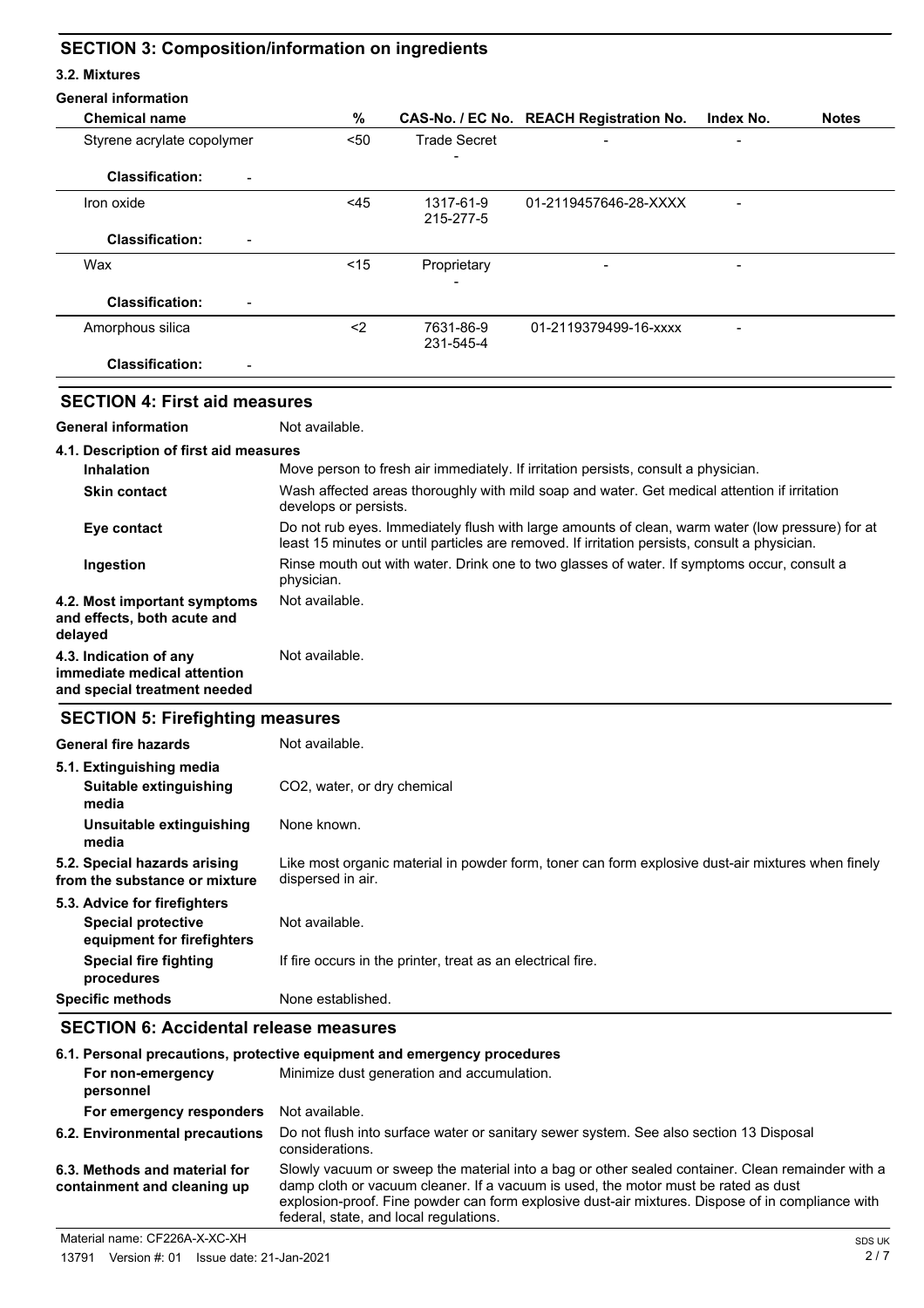| ---------                                                               | .                                                                                                                                                                                     |  |
|-------------------------------------------------------------------------|---------------------------------------------------------------------------------------------------------------------------------------------------------------------------------------|--|
| 7.3. Specific end use(s)                                                | Not available.                                                                                                                                                                        |  |
| 7.2. Conditions for safe<br>storage, including any<br>incompatibilities | Keep out of the reach of children. Keep tightly closed and dry. Store at room temperature. Store<br>away from strong oxidizers.                                                       |  |
| 7.1. Precautions for safe<br>handling                                   | Keep out of the reach of children. Avoid inhalation of dust and contact with skin and eyes. Use with<br>adequate ventilation. Keep away from excessive heat, sparks, and open flames. |  |
| <b>SECTION 7: Handling and storage</b>                                  |                                                                                                                                                                                       |  |

# **SECTION 8: Exposure controls/personal protection**

| 8.1. Control parameters                              |                                                                                                                                                                                                                                                                                                                                   |
|------------------------------------------------------|-----------------------------------------------------------------------------------------------------------------------------------------------------------------------------------------------------------------------------------------------------------------------------------------------------------------------------------|
| <b>Occupational exposure limits</b>                  | No exposure limits noted for ingredient(s).                                                                                                                                                                                                                                                                                       |
| <b>Biological limit values</b>                       | No biological exposure limits noted for the ingredient(s).                                                                                                                                                                                                                                                                        |
| <b>Recommended monitoring</b><br>procedures          | Not available.                                                                                                                                                                                                                                                                                                                    |
| Derived no effect levels<br>(DNELs)                  | Not available.                                                                                                                                                                                                                                                                                                                    |
| <b>Predicted no effect</b><br>concentrations (PNECs) | Not available.                                                                                                                                                                                                                                                                                                                    |
| <b>Exposure guidelines</b>                           | , 5 mg/m3 (Respirable Fraction), 3 mg/m3 (Respirable Particulate) Amorphous silica: USA OSHA<br>(TWA/PEL): 20 mppcf 80 (mg/m3)/%SiO2, ACGIH (TWA/TLV): 10 mg/m3 TRGS 900<br>(Luftgrenzwert) - 10 mg/m3 (Einatembare partikel), 3 mg/m3 (Alveolengängige fraktion) UK WEL:<br>10 mg/m3 (Respirable Dust), 5 mg/m3 (Inhalable Dust) |
| 8.2. Exposure controls                               |                                                                                                                                                                                                                                                                                                                                   |
| <b>Appropriate engineering</b><br>controls           | Use in a well ventilated area.                                                                                                                                                                                                                                                                                                    |
|                                                      | Individual protection measures, such as personal protective equipment                                                                                                                                                                                                                                                             |
| <b>General information</b>                           | No personal respiratory protective equipment required under normal conditions of use.                                                                                                                                                                                                                                             |
| Eye/face protection                                  | Not available.                                                                                                                                                                                                                                                                                                                    |
| <b>Skin protection</b>                               |                                                                                                                                                                                                                                                                                                                                   |
| - Hand protection                                    | Not available.                                                                                                                                                                                                                                                                                                                    |
| - Other                                              | Not available.                                                                                                                                                                                                                                                                                                                    |
| <b>Respiratory protection</b>                        | Not available.                                                                                                                                                                                                                                                                                                                    |
| <b>Thermal hazards</b>                               | Not available.                                                                                                                                                                                                                                                                                                                    |
| <b>Hygiene measures</b>                              | Not available.                                                                                                                                                                                                                                                                                                                    |
| <b>Environmental exposure</b><br>controls            | Not available.                                                                                                                                                                                                                                                                                                                    |

# **SECTION 9: Physical and chemical properties**

#### **9.1. Information on basic physical and chemical properties**

| Appearance                                   | Fine powder         |
|----------------------------------------------|---------------------|
| <b>Physical state</b>                        | Solid.              |
| Form                                         | solid               |
| Color                                        | Black.              |
| Odor                                         | Slight plastic odor |
| Odor threshold                               | Not available.      |
| рH                                           | Not applicable      |
| Melting point/freezing point                 | Not available.      |
| Initial boiling point and boiling<br>range   | Not applicable      |
| <b>Flash point</b>                           | Not applicable      |
| <b>Evaporation rate</b>                      | Not applicable      |
| Flammability (solid, gas)                    | Not available.      |
| Upper/lower flammability or explosive limits |                     |
| Flammability limit - lower<br>(%)            | Not available.      |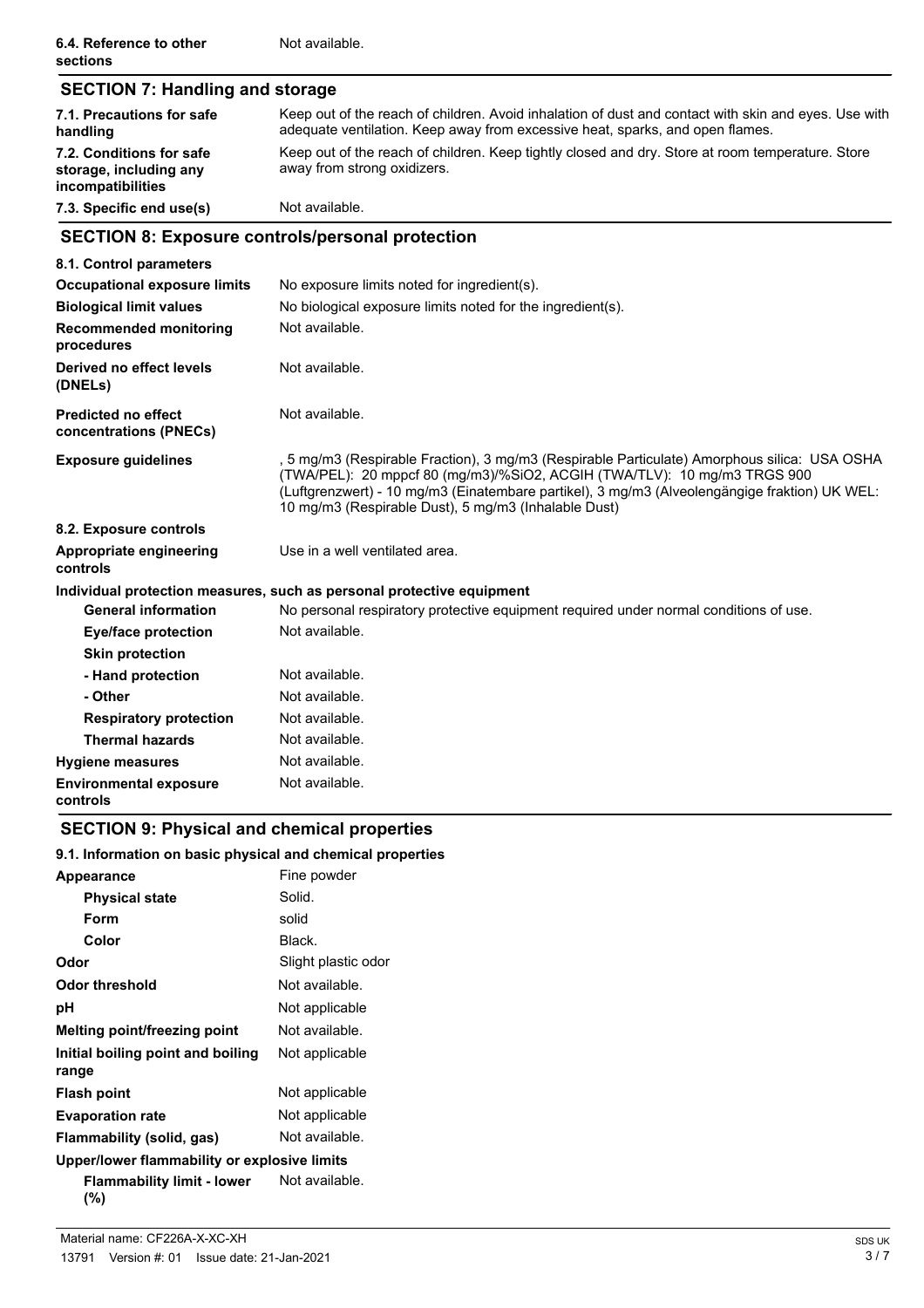| <b>Flammability limit - upper</b><br>(%)          | Not available.                                                |
|---------------------------------------------------|---------------------------------------------------------------|
| Vapor pressure                                    | Not applicable                                                |
| Vapor density                                     | Not applicable                                                |
| Solubility(ies)                                   |                                                               |
| Solubility (water)                                | Negligible in water. Partially soluble in toluene and xylene. |
| <b>Partition coefficient</b><br>(n-octanol/water) | Not available.                                                |
| <b>Auto-ignition temperature</b>                  | Not available                                                 |
| Decomposition temperature                         | $>$ 392 °F ( $>$ 200 °C)                                      |
| <b>Viscosity</b>                                  | Not applicable                                                |
| <b>Explosive properties</b>                       | Not available.                                                |
| <b>Oxidizing properties</b>                       | No information available.                                     |
| 9.2. Other information                            |                                                               |
| Softening point                                   | 194 - 284 °F (90 - 140 °C)                                    |
| <b>Specific gravity</b>                           | $1.4 - 1.8$                                                   |
| <b>VOC</b>                                        | Not applicable                                                |

#### **SECTION 10: Stability and reactivity**

| 10.1. Reactivity                            | Not available.                          |
|---------------------------------------------|-----------------------------------------|
| 10.2. Chemical stability                    | Stable under normal storage conditions. |
| 10.3. Possibility of hazardous<br>reactions | Will not occur.                         |
| 10.4. Conditions to avoid                   | Imaging Drum: Exposure to light         |
| 10.5. Incompatible materials                | Strong oxidizers                        |
| 10.6. Hazardous<br>decomposition products   | Carbon monoxide and carbon dioxide.     |

# **SECTION 11: Toxicological information**

## General information **Not available. Information on likely routes of exposure Inhalation** Under normal conditions of intended use, this material is not expected to be an inhalation hazard. **Skin contact** Contact with skin may result in mild irritation. **Eye contact Exercise Contact Contact with eyes may result in mild irritation. Ingestion** Ingestion is not a likely route of exposure. **Symptoms** Not available. **11.1. Information on toxicological effects Acute toxicity** Based on available data, the classification criteria are not met. **Skin corrosion/irritation** Based on available data, the classification criteria are not met. **Serious eye damage/eye** Based on available data, the classification criteria are not met. **irritation Respiratory sensitization** Based on available data, the classification criteria are not met. **Skin sensitization** Based on available data, the classification criteria are not met. Negative, does not indicate mutagenic potential (Ames Test: Salmonella typhimurium) Based on available data, the classification criteria are not met. **Germ cell mutagenicity Carcinogenicity** Based on available data, the classification criteria are not met. **Reproductive toxicity** Based on available data, the classification criteria are not met. **Specific target organ toxicity single exposure** Based on available data, the classification criteria are not met. **Specific target organ toxicity repeated exposure** Based on available data, the classification criteria are not met. **Aspiration hazard** Based on available data, the classification criteria are not met. **Mixture versus substance** Not available. **information Other information Complete toxicity data are not available for this specific formulation** Refer to Section 2 for potential health effects and Section 4 for first aid measures.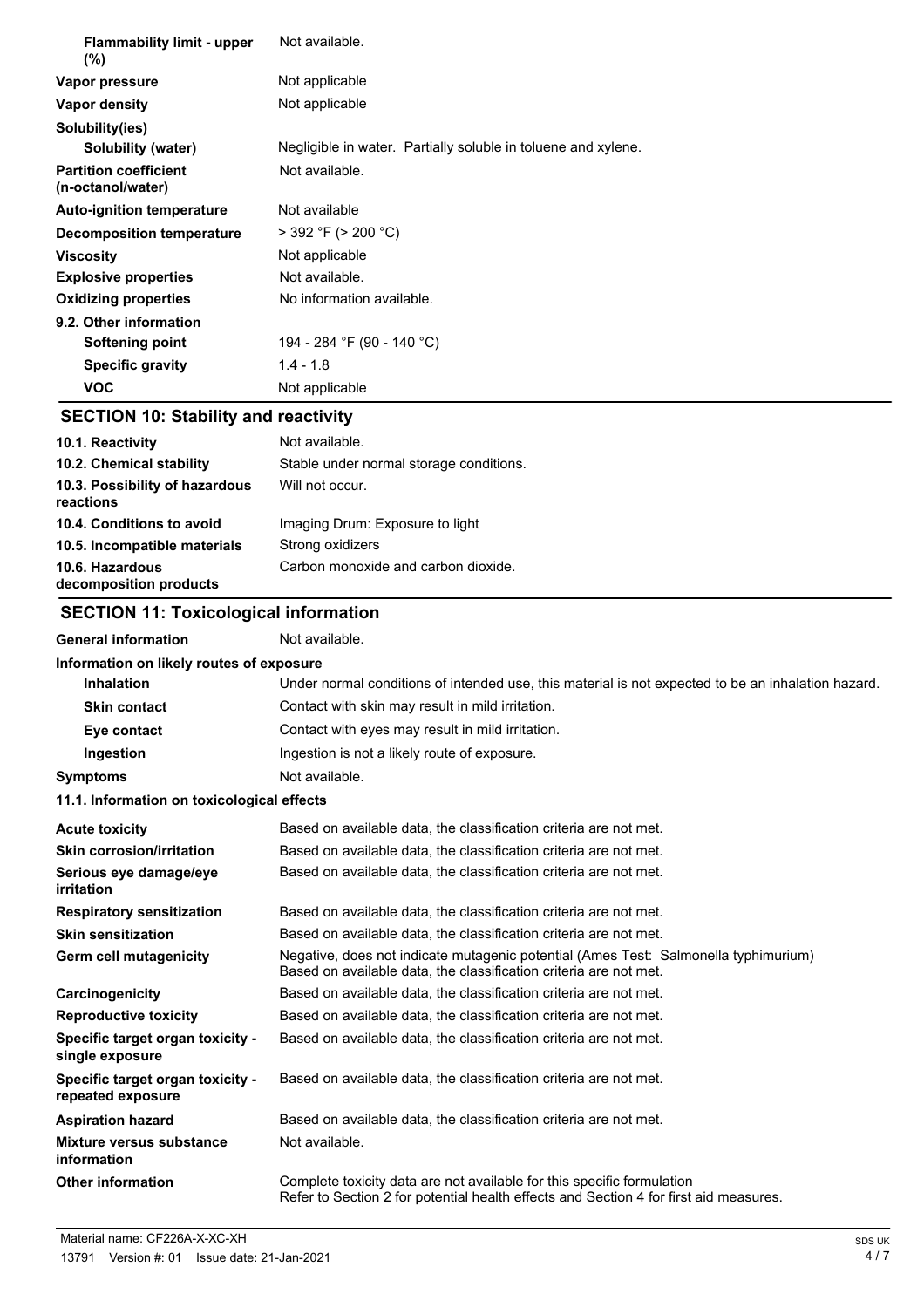| <b>SECTION 12: Ecological information</b>                 |                                      |                                         |                       |  |
|-----------------------------------------------------------|--------------------------------------|-----------------------------------------|-----------------------|--|
| 12.1. Toxicity                                            | LL50: > 1000 mg/l, Fish, 96.00 Hours |                                         |                       |  |
| <b>Product</b>                                            |                                      | <b>Species</b>                          | <b>Test Results</b>   |  |
| CF226A-X-XC-XH                                            |                                      |                                         |                       |  |
| <b>Aquatic</b>                                            |                                      |                                         |                       |  |
| Algae                                                     | ErL <sub>50</sub>                    | Algae                                   | > 1000 mg/l, 72 Hours |  |
| Crustacea                                                 | EL50                                 | Crustacea                               | > 1000 mg/l, 48 Hours |  |
| Fish                                                      | <b>LL50</b>                          | Fish                                    | > 1000 mg/l, 96 Hours |  |
| 12.2. Persistence and<br>degradability                    | Not available.                       |                                         |                       |  |
| 12.3. Bioaccumulative potential                           | Not available.                       |                                         |                       |  |
| <b>Partition coefficient</b><br>n-octanol/water (log Kow) | Not available.                       |                                         |                       |  |
| <b>Bioconcentration factor (BCF)</b>                      | Not available.                       |                                         |                       |  |
| 12.4. Mobility in soil                                    | Not available.                       |                                         |                       |  |
| 12.5. Results of PBT and vPvB<br>assessment               |                                      | Not a PBT or vPvB substance or mixture. |                       |  |
| 12.6. Other adverse effects                               | Not available.                       |                                         |                       |  |

# **SECTION 13: Disposal considerations**

| 13.1. Waste treatment methods |                                                                                                                                                                                                                                                                                   |
|-------------------------------|-----------------------------------------------------------------------------------------------------------------------------------------------------------------------------------------------------------------------------------------------------------------------------------|
| <b>Residual waste</b>         | Not available.                                                                                                                                                                                                                                                                    |
| <b>Contaminated packaging</b> | Not available.                                                                                                                                                                                                                                                                    |
| EU waste code                 | Not available.                                                                                                                                                                                                                                                                    |
| Disposal methods/information  | Do not shred toner cartridge, unless dust-explosion prevention measures are taken. Finely<br>dispersed particles may form explosive mixtures in air. Dispose of in compliance with federal,<br>state, and local regulations.                                                      |
|                               | HP's Planet Partners (trademark) supplies recycling program enables simple, convenient recycling<br>of HP original inkiet and Laser Jet supplies. For more information and to determine if this service<br>is available in your location, please visit http://www.hp.com/recycle. |

## **SECTION 14: Transport information**

**Further information** Not a dangerous good under DOT, IATA, ADR, IMDG, or RID.

# **SECTION 15: Regulatory information**

**15.1. Safety, health and environmental regulations/legislation specific for the substance or mixture**

#### **EU regulations**

- **Regulation (EC) No. 1005/2009 on substances that deplete the ozone layer, Annex I and II, as amended** Not listed. **Regulation (EC) No. 850/2004 On persistent organic pollutants, Annex I as amended** Not listed.
- **Regulation (EU) No. 649/2012 concerning the export and import of dangerous chemicals, Annex I, Part 1 as amended** Not listed.
- **Regulation (EU) No. 649/2012 concerning the export and import of dangerous chemicals, Annex I, Part 2 as amended** Not listed.
- **Regulation (EU) No. 649/2012 concerning the export and import of dangerous chemicals, Annex I, Part 3 as amended** Not listed.
- **Regulation (EU) No. 649/2012 concerning the export and import of dangerous chemicals, Annex V as amended** Not listed.
- **Regulation (EC) No. 166/2006 Annex II Pollutant Release and Transfer Registry, as amended** Not listed.
- **Regulation (EC) No. 1907/2006, REACH Article 59(10) Candidate List as currently published by ECHA** Not listed.

#### **Authorizations**

**Regulation (EC) No. 1907/2006, REACH Annex XIV Substances subject to authorization, as amended** Not listed.

#### **Restrictions on use**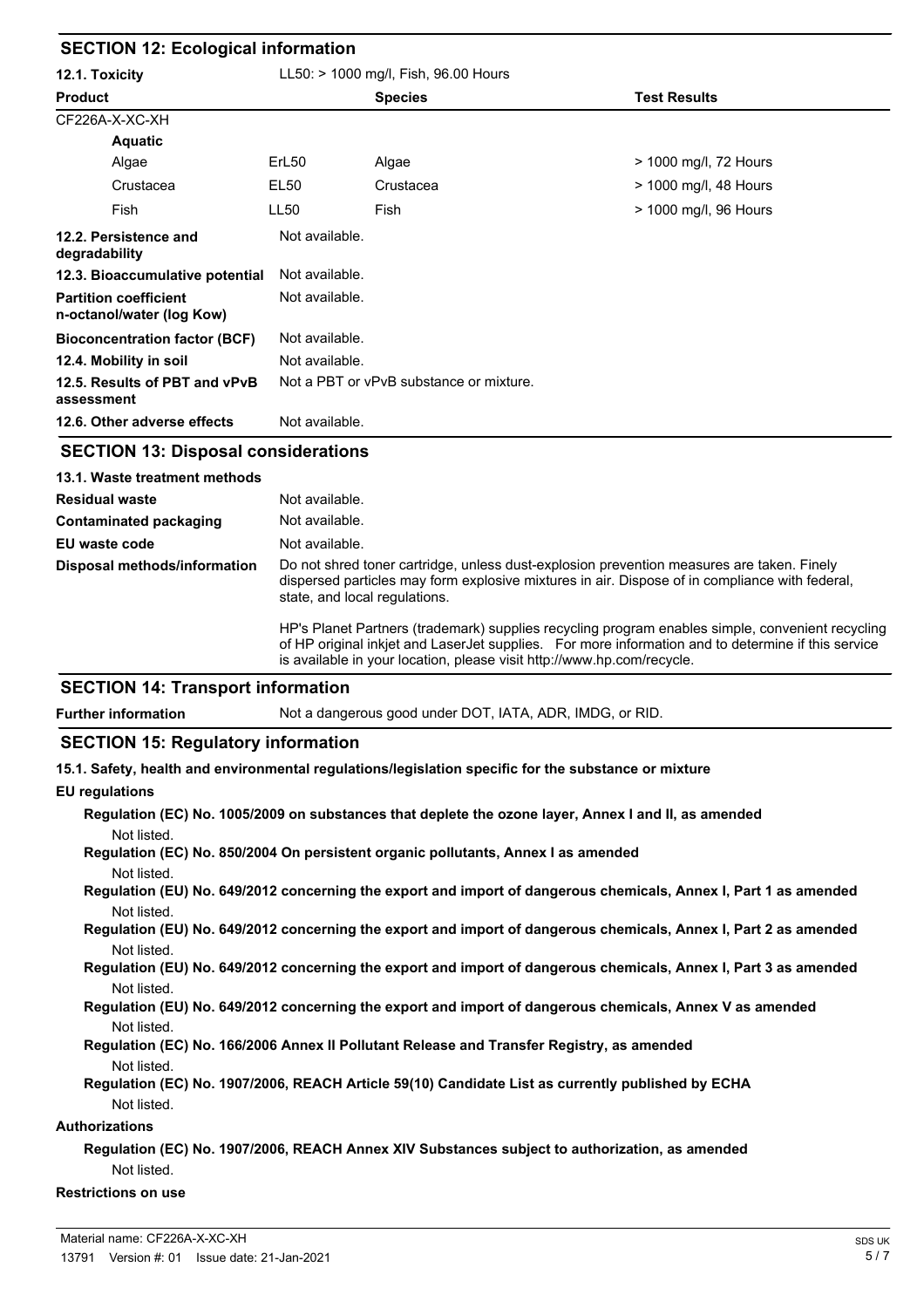| Not listed.                                                                               | Regulation (EC) No. 1907/2006, REACH Annex XVII Substances subject to restriction on marketing and use as amended                                                                                                                                                                                                                                                                                                                                                                                                                                                                                                                                                                                                                                                                                  |
|-------------------------------------------------------------------------------------------|----------------------------------------------------------------------------------------------------------------------------------------------------------------------------------------------------------------------------------------------------------------------------------------------------------------------------------------------------------------------------------------------------------------------------------------------------------------------------------------------------------------------------------------------------------------------------------------------------------------------------------------------------------------------------------------------------------------------------------------------------------------------------------------------------|
| work, as amended                                                                          | Directive 2004/37/EC: on the protection of workers from the risks related to exposure to carcinogens and mutagens at                                                                                                                                                                                                                                                                                                                                                                                                                                                                                                                                                                                                                                                                               |
| Not listed.                                                                               |                                                                                                                                                                                                                                                                                                                                                                                                                                                                                                                                                                                                                                                                                                                                                                                                    |
| <b>Other EU regulations</b>                                                               |                                                                                                                                                                                                                                                                                                                                                                                                                                                                                                                                                                                                                                                                                                                                                                                                    |
|                                                                                           | Directive 2012/18/EU on major accident hazards involving dangerous substances, as amended                                                                                                                                                                                                                                                                                                                                                                                                                                                                                                                                                                                                                                                                                                          |
| Not listed.                                                                               |                                                                                                                                                                                                                                                                                                                                                                                                                                                                                                                                                                                                                                                                                                                                                                                                    |
| <b>Other regulations</b>                                                                  | All chemical substances in this HP product have been notified or are exempt from notification<br>under chemical substances notification laws in the following countries: US (TSCA), EU<br>(EINECS/ELINCS), Switzerland, Canada (DSL/NDSL), Australia, Japan, Philippines, South Korea,<br>New Zealand, and China.                                                                                                                                                                                                                                                                                                                                                                                                                                                                                  |
| <b>Other information</b>                                                                  | This Safety Data Sheet complies with the requirements of Regulation (EU) 2015/830.<br>Classification according to Regulation (EC) No 1272/2008 as amended.                                                                                                                                                                                                                                                                                                                                                                                                                                                                                                                                                                                                                                         |
| <b>National regulations</b>                                                               | Not available.                                                                                                                                                                                                                                                                                                                                                                                                                                                                                                                                                                                                                                                                                                                                                                                     |
| 15.2. Chemical safety<br>assessment                                                       | See attached SUMI or GEIS document, if applicable.                                                                                                                                                                                                                                                                                                                                                                                                                                                                                                                                                                                                                                                                                                                                                 |
| <b>SECTION 16: Other information</b>                                                      |                                                                                                                                                                                                                                                                                                                                                                                                                                                                                                                                                                                                                                                                                                                                                                                                    |
| <b>References</b>                                                                         | Regulation (EC) No. 1907/2006 of December 18, 2006 concerning the Registration, Evaluation,<br>Authorization and Restriction of Chemicals (REACH) and establishing a European Chemicals<br>Agency (REACH).                                                                                                                                                                                                                                                                                                                                                                                                                                                                                                                                                                                         |
|                                                                                           | Regulation (EU) 2015/830 of May 28, 2015 amending Regulation (EC) No. 1907/2006.                                                                                                                                                                                                                                                                                                                                                                                                                                                                                                                                                                                                                                                                                                                   |
|                                                                                           | Regulation (EC) No. 1272/2008 of December 16, 2008 on classification, labeling and packaging of<br>substances and mixtures, and amendments (CLP).                                                                                                                                                                                                                                                                                                                                                                                                                                                                                                                                                                                                                                                  |
| Information on evaluation<br>method leading to the<br>classification of mixture           | The classification for health and environmental hazards is derived by a combination of calculation<br>methods and test data, if available.                                                                                                                                                                                                                                                                                                                                                                                                                                                                                                                                                                                                                                                         |
| <b>Full text of any H-statements</b><br>not written out in full under<br>Sections 2 to 15 | None.                                                                                                                                                                                                                                                                                                                                                                                                                                                                                                                                                                                                                                                                                                                                                                                              |
| <b>Revision information</b>                                                               | 1. Product and Company Identification: Alternate Trade Names                                                                                                                                                                                                                                                                                                                                                                                                                                                                                                                                                                                                                                                                                                                                       |
| <b>Training information</b>                                                               | Follow training instructions when handling this material.                                                                                                                                                                                                                                                                                                                                                                                                                                                                                                                                                                                                                                                                                                                                          |
| <b>Disclaimer</b>                                                                         | This Safety Data Sheet document is provided without charge to customers of HP. Data is the most<br>current known to HP at the time of preparation of this document and is believed to be accurate. It<br>should not be construed as guaranteeing specific properties of the products as described or<br>suitability for a particular application. This document was prepared to the requirements of the<br>jurisdiction specified in Section 1 above and may not meet regulatory requirements in other<br>countries.                                                                                                                                                                                                                                                                               |
|                                                                                           | This safety data sheet is meant to convey information about HP inks (toners) provided in HP<br>Original ink (toner) supplies. If our Safety Data Sheet has been provided to you with a refilled,<br>remanufactured, compatible or other non-HP Original supply please be aware that the information<br>contained herein was not meant to convey information about such products and there could be<br>considerable differences from information in this document and the safety information for the<br>product you purchased. Please contact the seller of the refilled, remanufactured or compatible<br>supplies for applicable information, including information on personal protective equipment,<br>exposure risks and safe handling guidance. HP does not accept refilled, remanufactured or |

compatible supplies in our recycling programs.